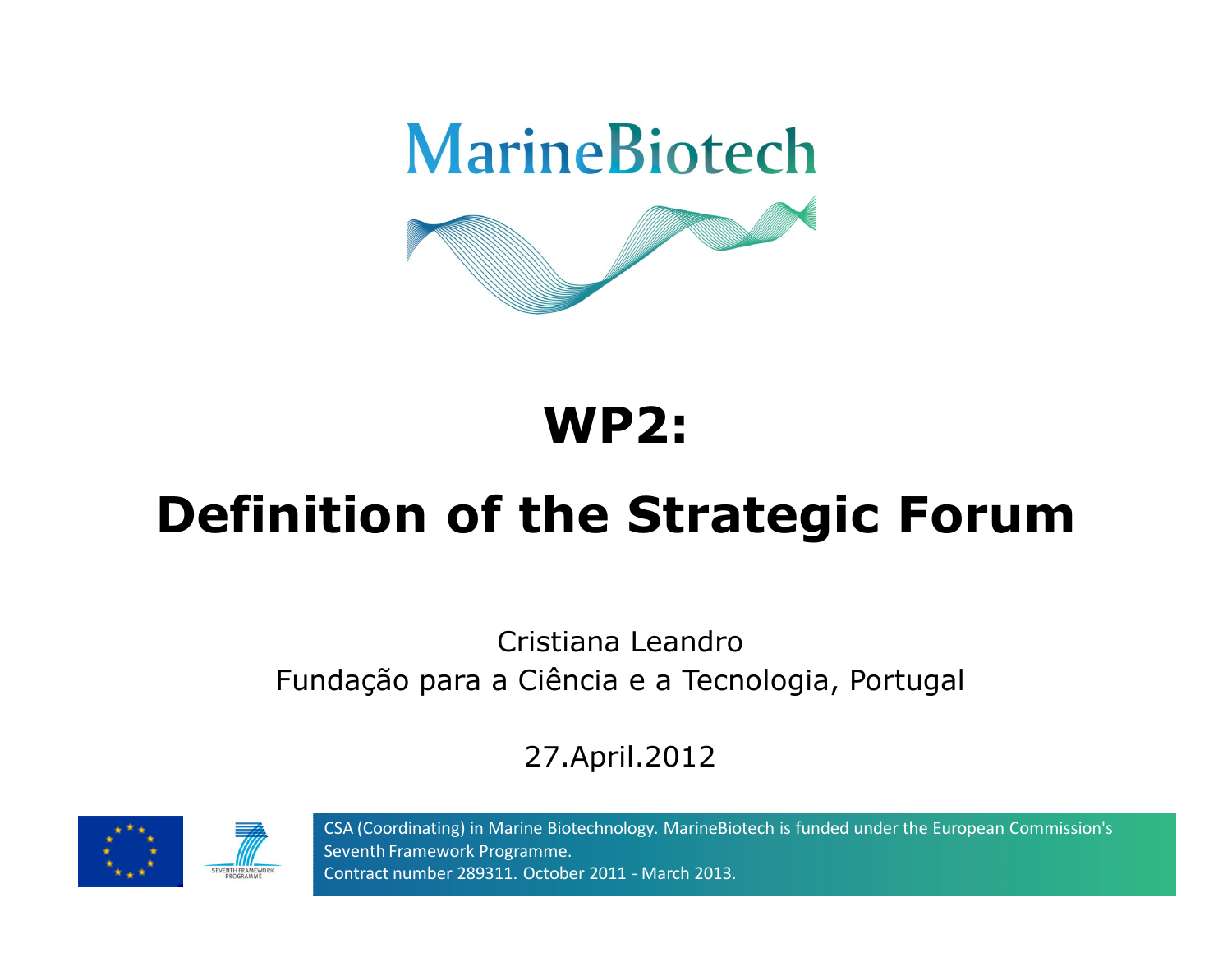

Engage funding agencies and stakeholders organizations in order to scope an ERA-NET in Marine Biotechnology

#### **WP2.1: Mobilisation and Engagement of Funding Agencies**

- Establish a Strategic Forum consisting of funding agencies and strategic support organisations
- Expand and establish the network of funding agencies and governmental bodies who ■ will be future partners in an ERA-NET in marine biotechnology

#### **WP2.2: Mobilisation and Engagement of Stakeholders**

■ Identify and engage with other relevant European activities and organisations, including Technology Platforms, Networks, Industry Groups, INTERREG actions, ERA-NETs and JPIs



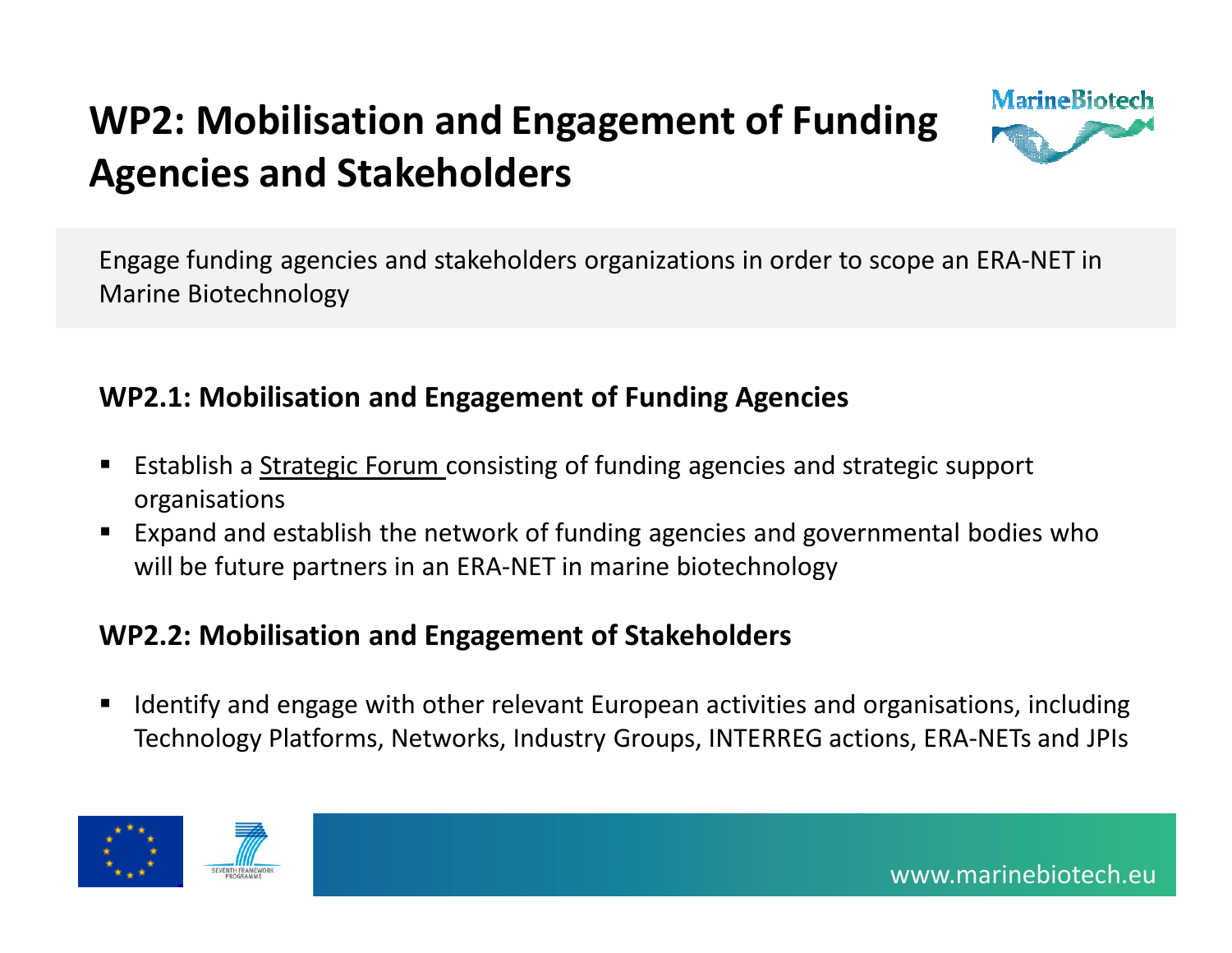

#### **Strategic Forum**

- Consists of **funding agencies** with interest in marine biotechnology
- $\blacksquare$  Objectives:
	- $\blacksquare$ Strengthen the CSA MarineBiotech
	- $\blacksquare$  Provide important information and insight in shaping and preparing for a future ERA-NET in marine biotechnology
	- п **Form the basis for the partnership of an ERA-NET in marine biotechnology**
- $\blacksquare$  Identify priorities in marine biotechnology and define the scope of the initiative to support European competitiveness



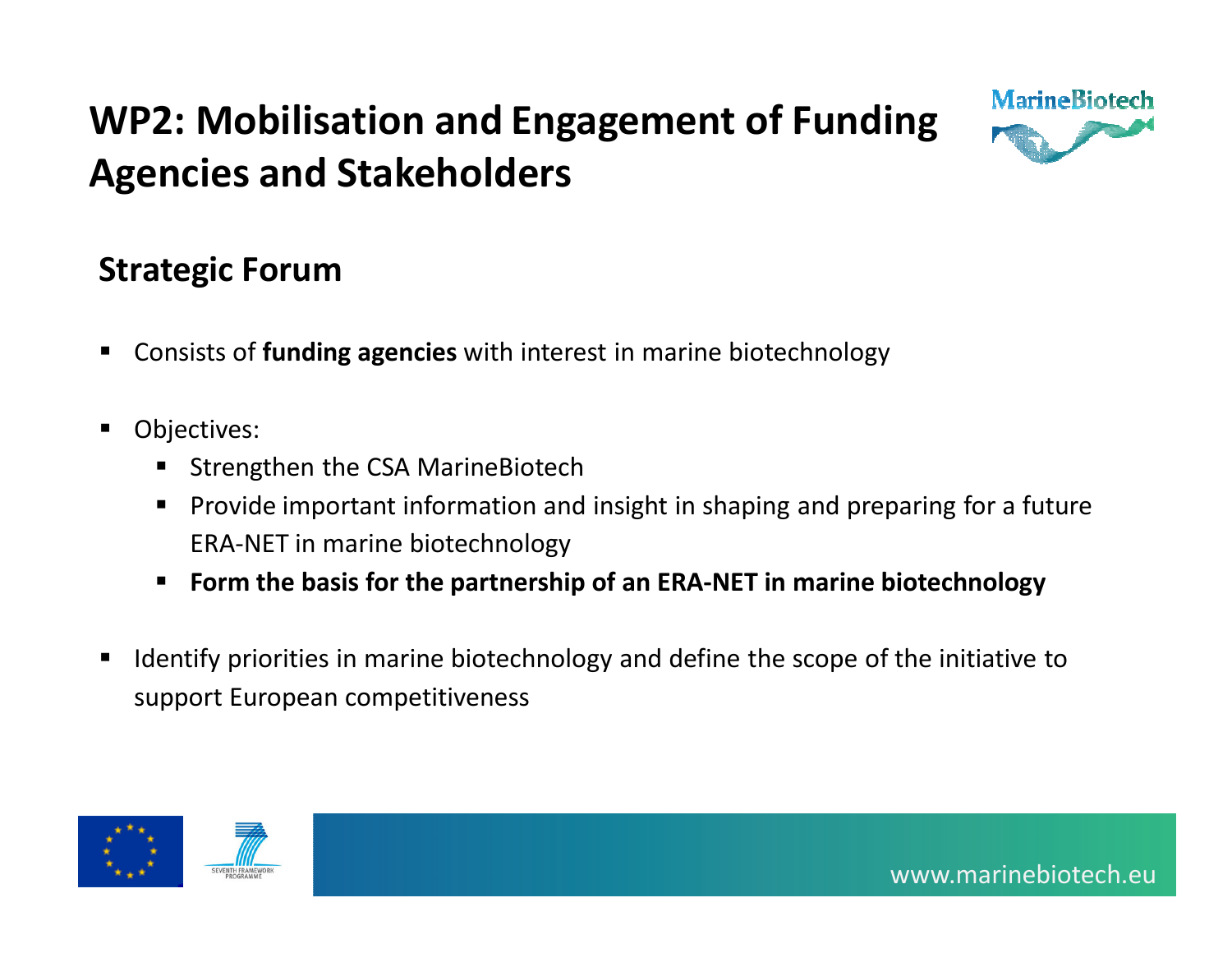

#### **Expectations for members of the MarineBiotech Strategic Forum**

- Strong focus on **strategic support** of marine biotechnology research, development and application.
- Act as advisory forum for the MarineBiotech to **identify shared strategic areas for action**.
- Contribute to **transnational exchange of information**.
- **I** Identify and **mobilise funding agencies** at regional and national level.
- Help to identify realistic targets and innovative topics for projects launched by a future ERA-NET or similar.
- Participation in workshops planned during the CSA MarineBiotech project.
- Help to **position a future ERA-NET in marine biotechnology** within the multiple initiatives of the European Research Area (ERA) landscape, providing strategic and scientific advice on marine biotechnology.



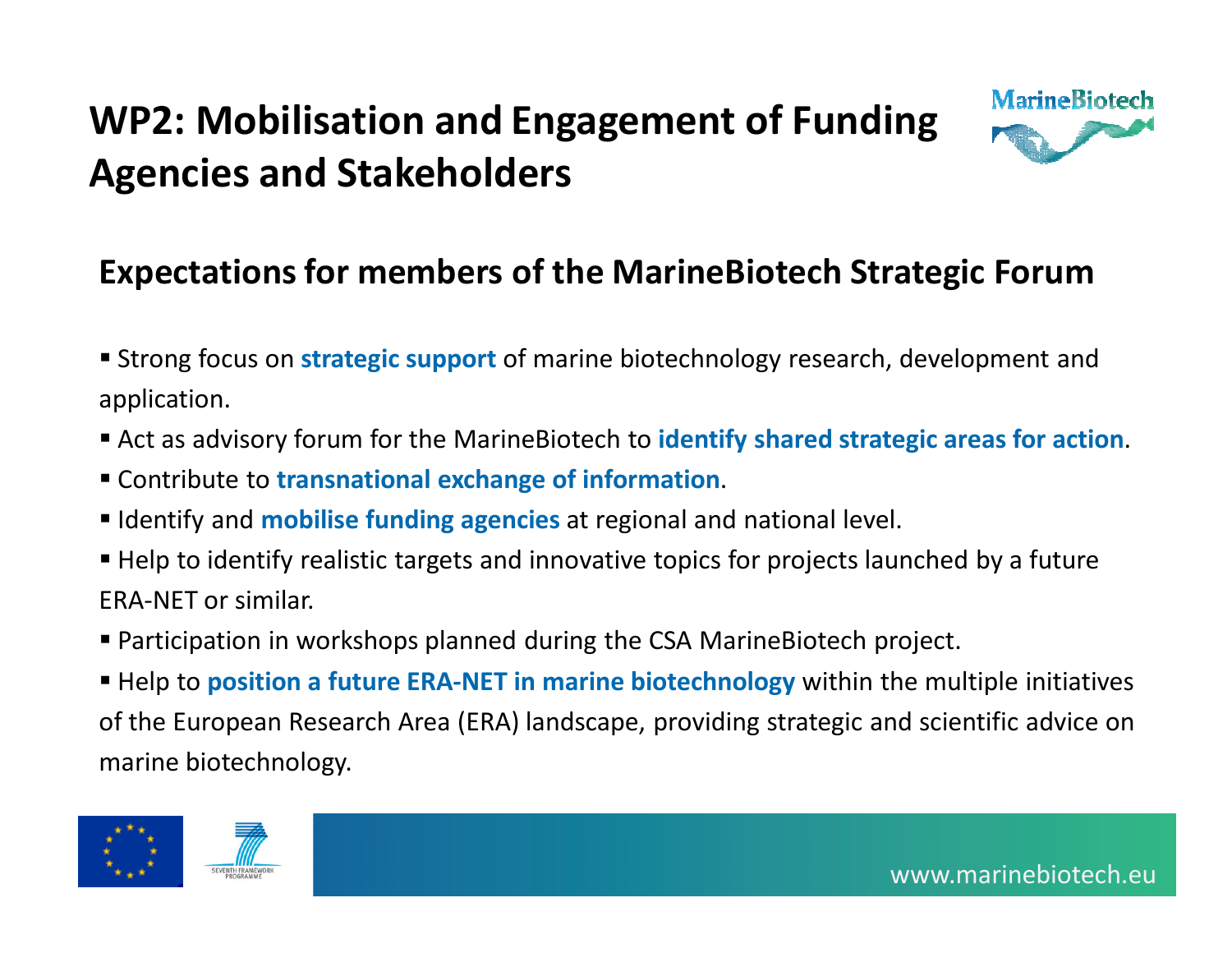

### **Benefits for members of the MarineBiotech Strategic Forum**

 Participate in the formation of a well-organised research coordination structure within marine biotechnology as established by a future ERA-NET or similar.

 Contribute to **reduced fragmentation** of research efforts in marine biotechnology through better coordination and cooperation between key member states.

Be **central in forming the basis of the future ERA-NET consortium**.



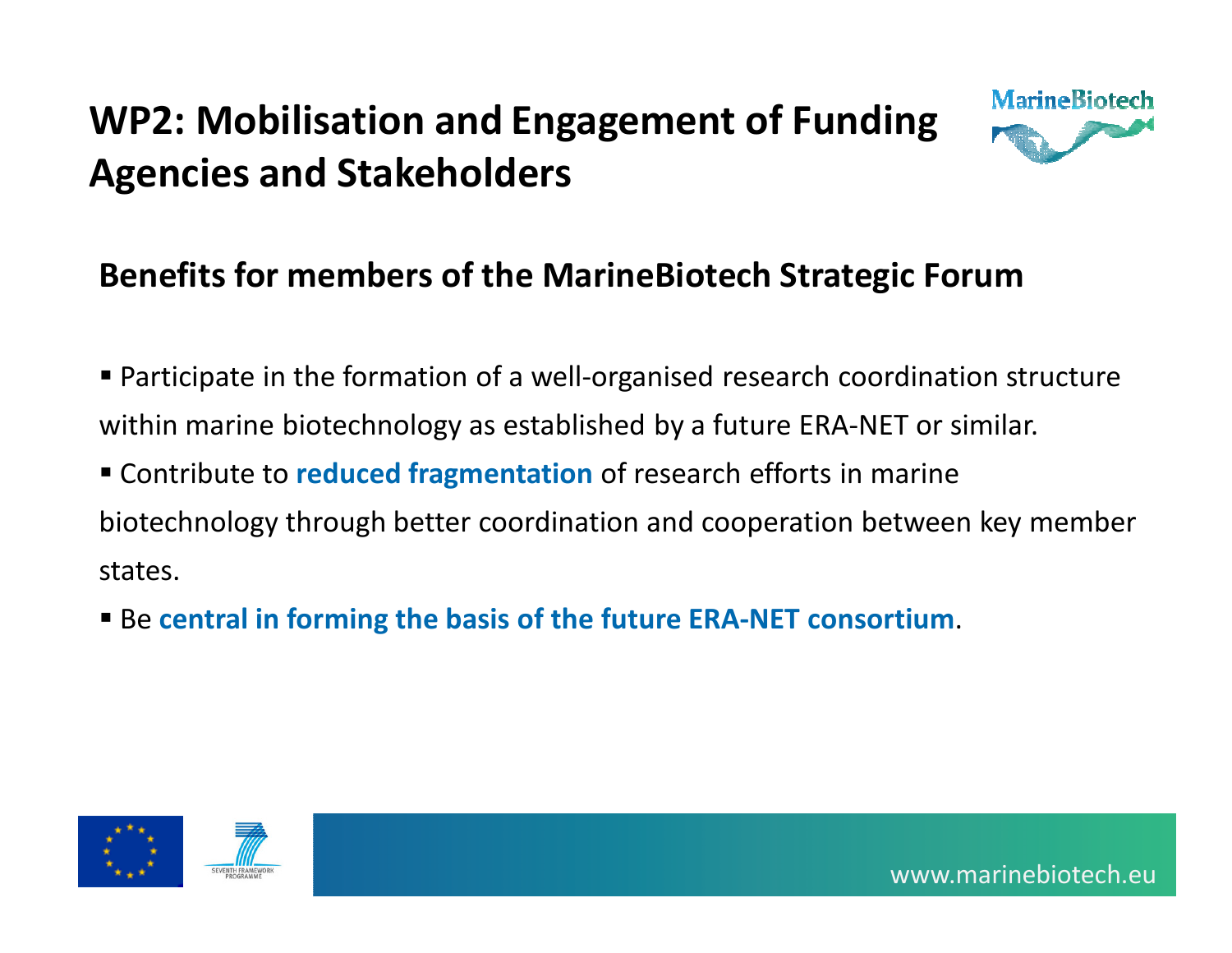

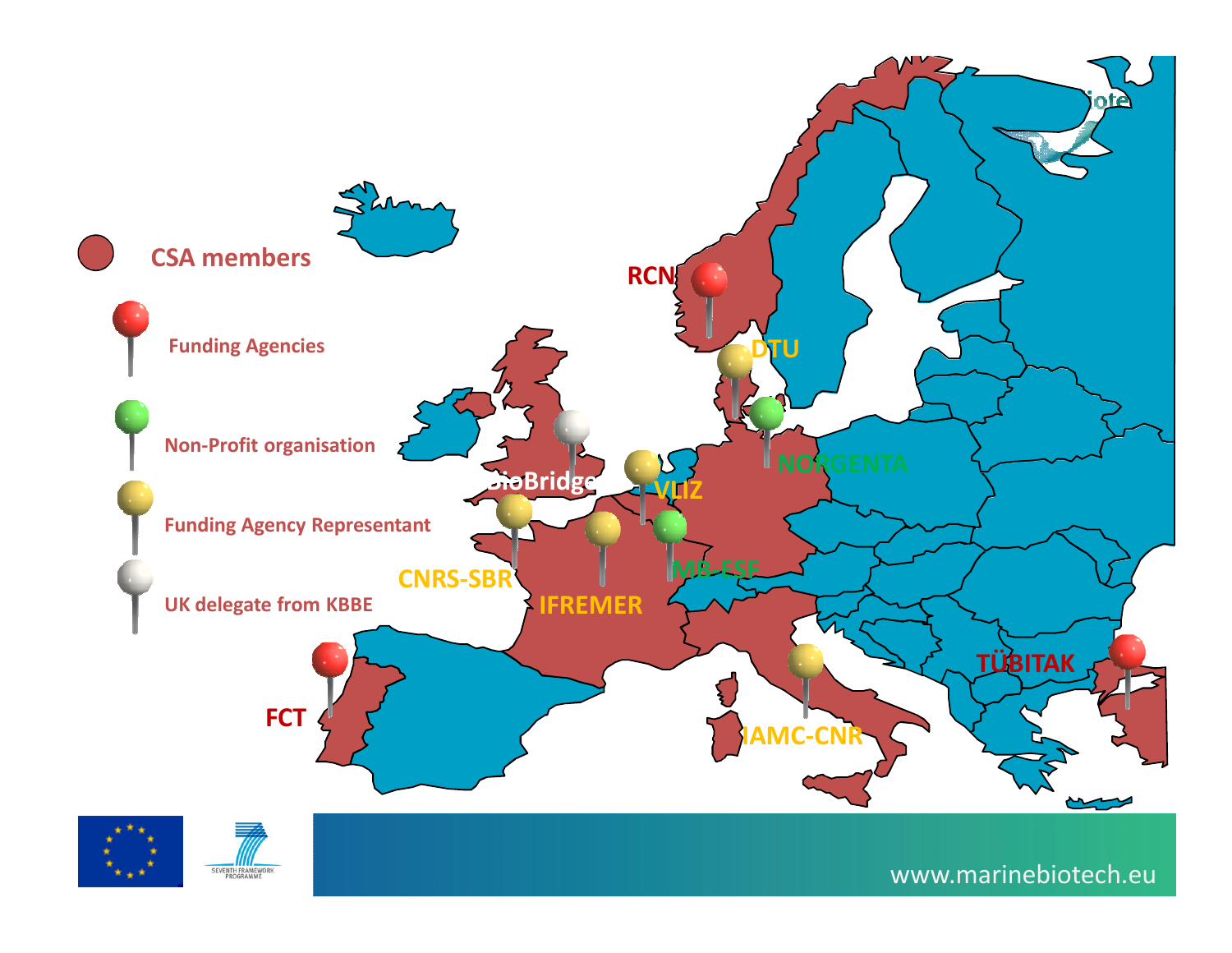

**Funding Agencies (CSA MarineBiotech partners)**

**Funding Agencies with interest in marine biotechnology**





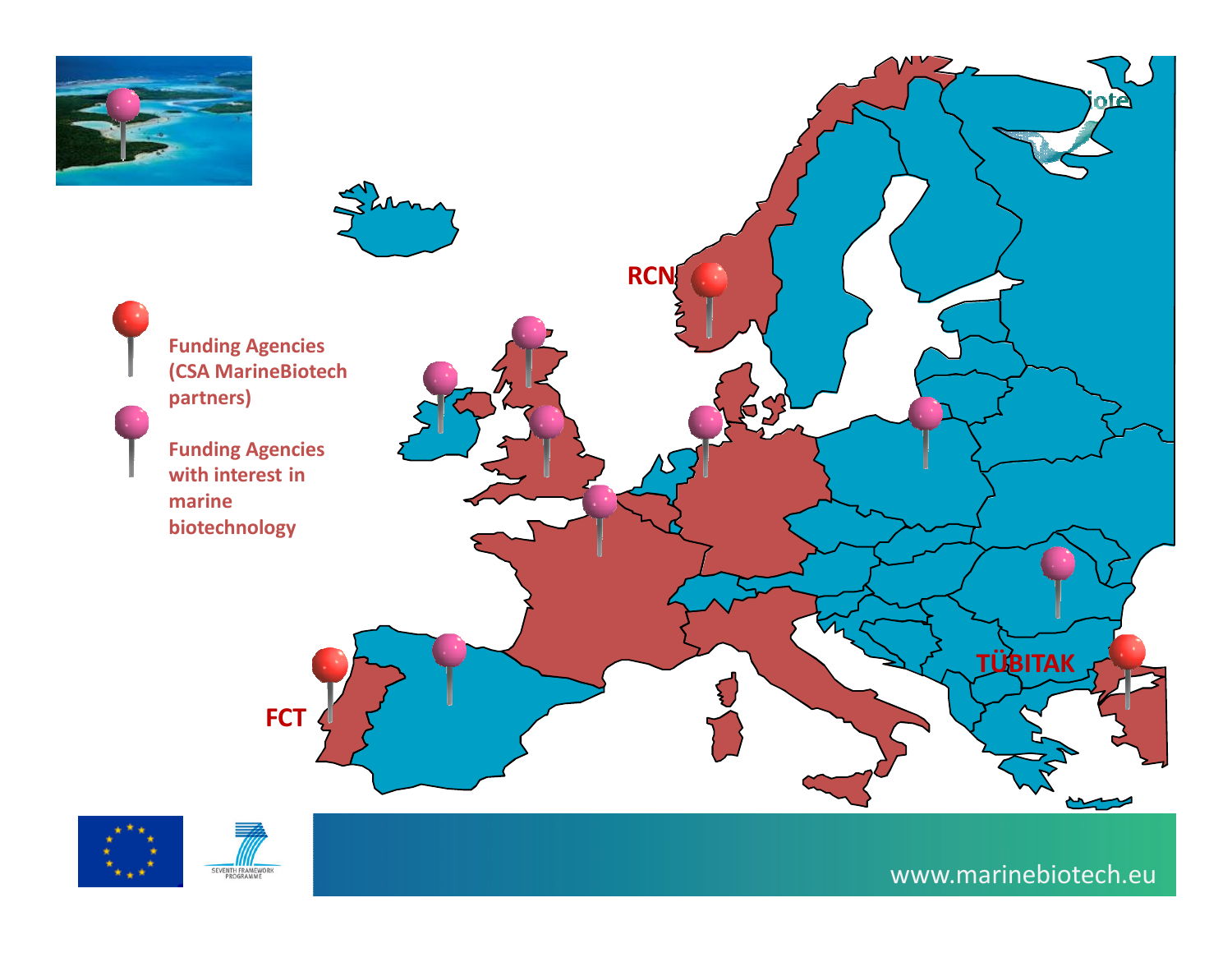

■ Main objective: an **ERA-NET in marine biotechnology**

KBBE.2013.3.2-01: Marine biotechnology ERA-NET

Call: FP7-ERANET-2013-RTD

Please note that this orientation paper does develop information on Eranet topics.

Marine and freshwater biotechnology within the potential "The Ocean of Tomorrow 2013" joint call

Please note that a separate orientation paper on "The Ocean of Tomorrow 2013" potential joint call will be tentatively published and it is therefore not developed in this orientation paper. For details on the topics, please consult the relevant document on the Participant Portal. The tentative orientation paper for "The Ocean of Tomorrow 2013" will possibly include two actions in the field of marine and freshwater biotechnology:

- Biosensors for real time monitoring of biohazard and man made chemical  $\blacksquare$ contaminants in the marine environment
- Innovative antifouling materials for maritime applications

## - **Engage the participating funding agencies in this ERA-NET**



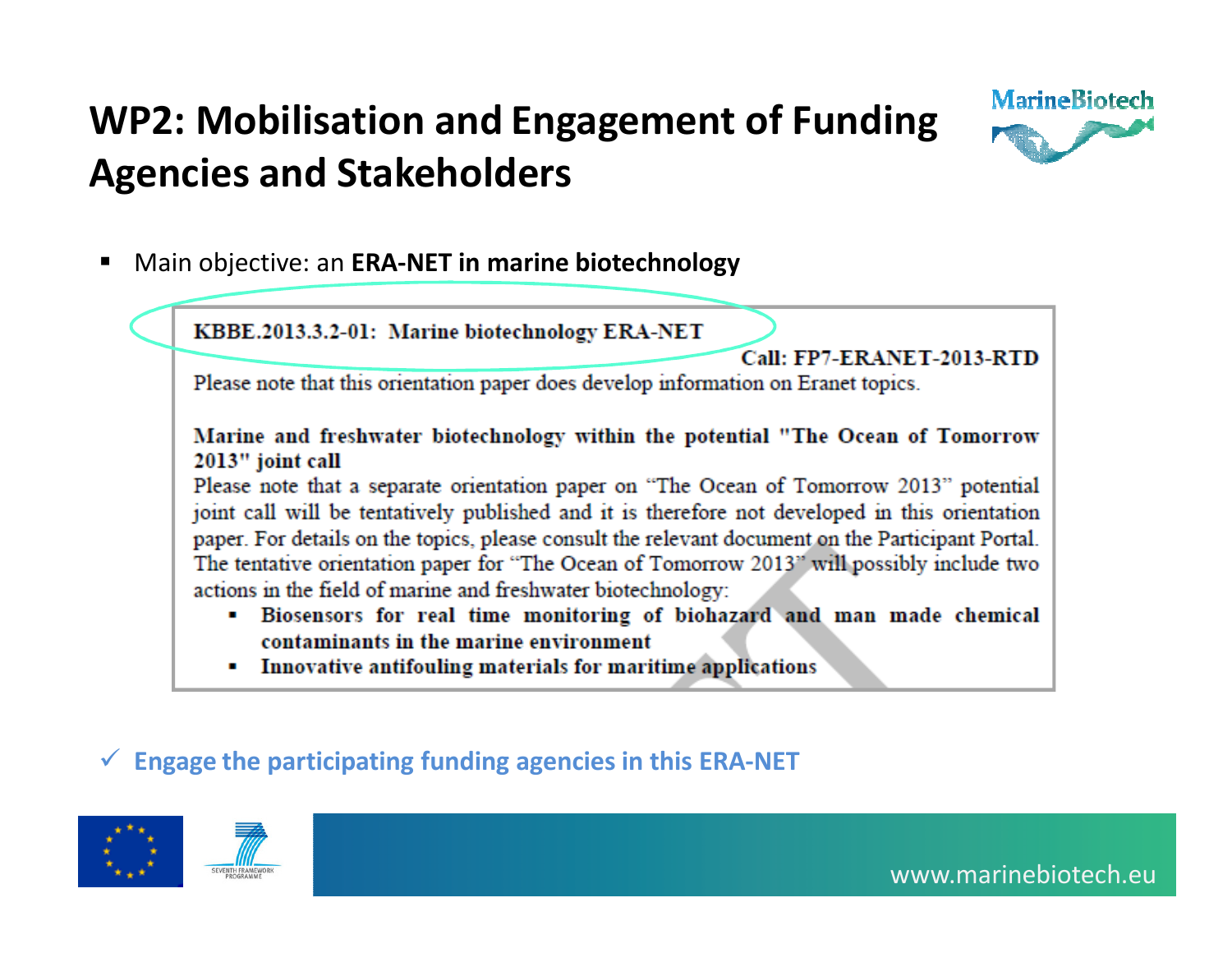

#### **Task2.3: Organise two workshops for all participating funding agencies and stakeholders**

- $\blacksquare$ 2<sup>nd</sup> workshop in Autumn 2012 at a location to be decided
- П **Reflect our own national ambitions and common European policies**
- **Define the consortium of the potential ERA-NET in marine biotechnology**
- П **Discuss the activities in the proposal (WP and tasks)**